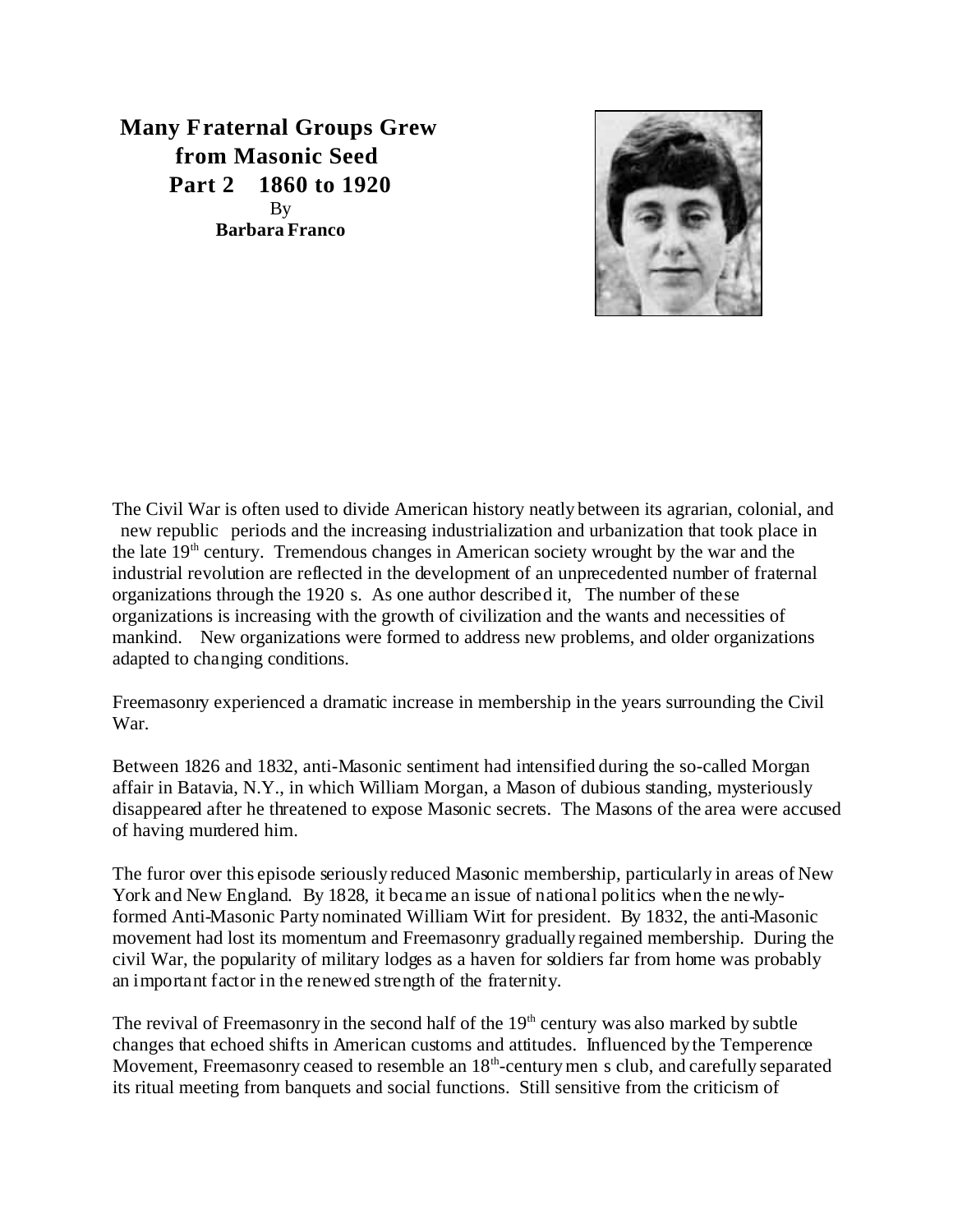clergymen during the anti-Masonic period, the emphasis of Freemasonry s teachings moved further from the  $18<sup>th</sup>$ -century Enlightenment philosophy and deism to more closely parallel established 19<sup>th</sup>-century religion.

Many new organizations grew directly out of the divisiveness of the Civil War experience. The Knights of Pythias was organized in 1864 by a group of federal clerks in Washington, D.C., who felt that the nation urgently needed to rekindle a brotherly spirit. Justus H. Rathbone designed the ritual, which is based on the  $4<sup>th</sup>$  century, B.C., story of the friendship of Damon and Pythias. Rathbone was a Freemason and a Red Man, and incorporated aspects of these organizations into his new ritual. The society s motto is Friendship, Charity, and Benevolence.

Another less altruistic organization also grew out of the turmoil of the civil War. The Ku-Klux Klan, originally founded by Confederate Army veterans in Pulaski, Tenn., for amusement and fraternal companionship, soon became a vehicle for disenfranchised white vigilantes to reassert their influence during the social and political upheaval of the Reconstruction era in the South. The name is a corruption of the Greek word kuklos, meaning circle. Members, dressed in sheets, rode at night to intimidate carpetbaggers and former slaves. These activities escalated to lynchings and floggings. The Klan was formally disbanded in 1869, but as late as 1871, the Ku-Klux Act empowered the President to use federal troops to abolish this conspiracy against the federal government.

The  $20<sup>th</sup>$ -century revival, the Knights of the Ku Klux Klan, traces its inspiration more to the intolerance of Know-Nothingism than the Ku-Klux Klan of Reconstruction. It was founded in 1915 by William J. simmons to foster white supremacy, anti-Semitism, and anti-Catholism. The organization has gone through a number of cycles of gaining and losing membership. It was particularly strong in the 1920 s, followed by decline in the 1940 s, reviving again in the 1950 s in response to civil rights activities, then declining in the 1960 s, and finding new life in the mid-1970 s and 1980 s. In 1965, the Committee on Un-American Activities reported that the traditional ugly image of the Ku Klux Klan is essentially valid preaching love and peace, yet practicing hatred and violence; claiming fidelity to the Constitution, yet systematically abrogating the constitutional rights of other citizens.

Following a tour through the post-civil War South for the Bureau of Agriculture, Oliver Hudson Kelly (himself a Freemason) helped found the Order of the Patrons of Husbandry, commonly called the Grange, as a fraternal organization to promote agriculture through cooperation, mutual benefit, and improvement.

Thanks to Kelly s niece, Caroline Hall, the order was among the first fraternal organizations to admit women as full-fledged members from its very beginning.

Meeting places were called granges, and the ritual and degrees were based on agricultural symbolism. Originally designed as a social, cooperative, and educational organization, the Grange came to serve as a powerful political lobby as  $19<sup>th</sup>$ -century farmers battled with the railroad monopolies that shipped their produce to market.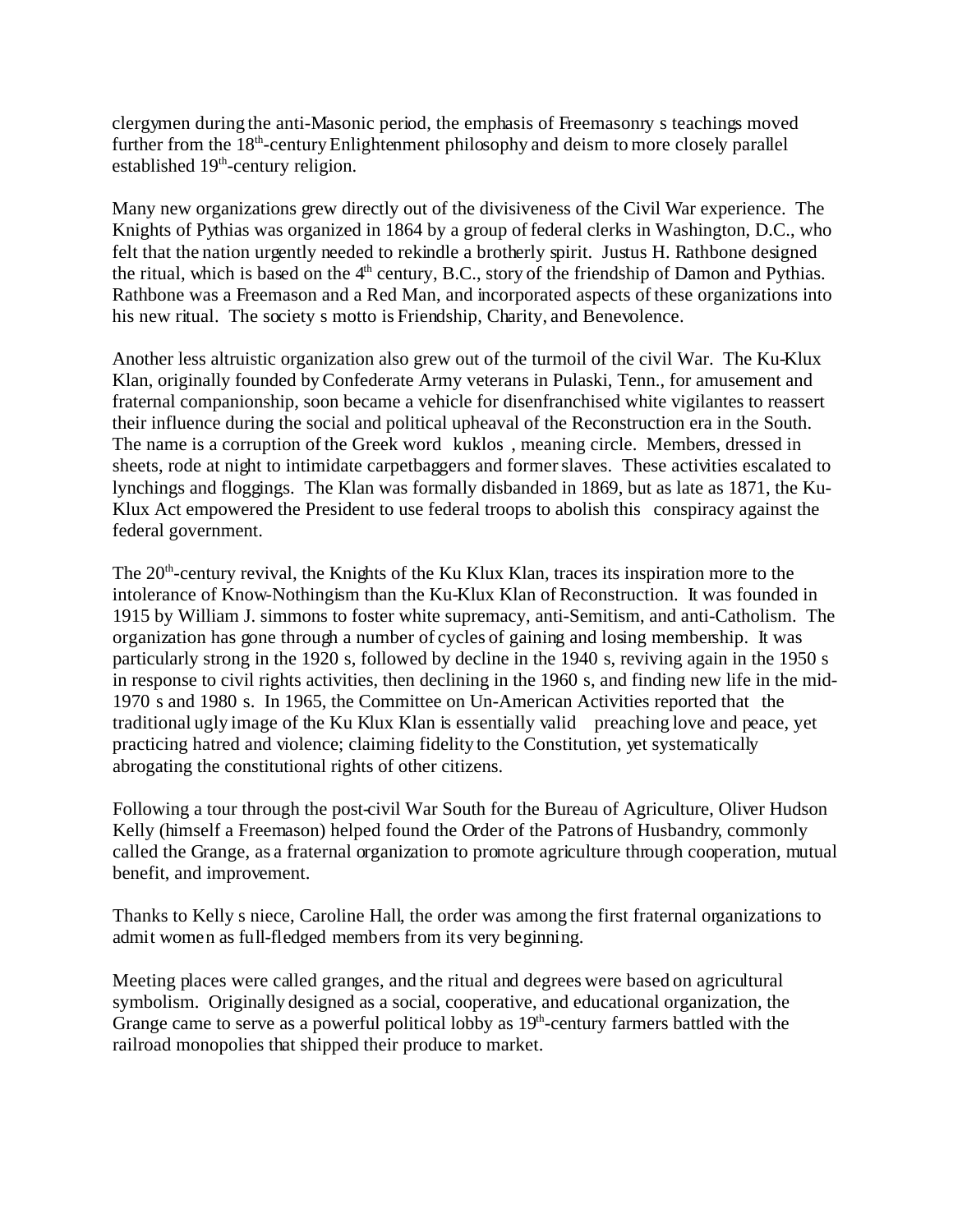The Grange still remains an active organization and its lasting effects can still be seen in farm cooperatives, scientific farming methods, rural Free Delivery of mail, and other programs benefiting farmers and their families.

Many of the organizations dating from the second half of the  $19<sup>th</sup>$  century saw themselves as a new type of fraternal organization. In Pythian Knighthood , James R. Carnahan stated: We do not, as does Masonry, have clustering about our shrine the clinging ivy of centuries growth, nor is it yet wreathed about our altars the mysterious legends reaching back into the dim and musty ages of the long ago. We come with present relief for man s present necessities.

One of these necessities, reiterated by many organizations, was man s social nature and the need to find formal ways to meet and associate despite the more impersonal environment of cities. In an address to the Knights of Pythias at Fall River, Mass., the Reverend L.V. Price expressed this growing concern:

Much as man needs this (society), however, there is very little of it in our day. Men meet in a formal way, are respectful, and in a sense interested in one another, but there is no great degree of real socialness. Few, even in the same near neighborhood, meet as friends. All that has in it most of the real self is concealed beneath a studied politeness, a cultivated manner. This lack of socialness and the rarity of neighborhood society, were families meet for genuine, helpful intercourse, is very marked in our large towns and cities. It is a growing evil of our times. It is one of the tings widening the gulf between the different elements of the body politic, working serious harm to our common human life, and making it more than ever difficult to effect reform or regenerate mankind.

Some fraternal organizations also sought to provide insurance benefits for members, a growing concern for wage earners whose families would be left destitute if they were unable to work because of sickness or death. Beginning with the Ancient Order of United Workmen, founded in 1868, a large number of fraternal organizations began offering mutual insurance benefits to members.

John Jordan Upchurch, a Freemason who worked as a mechanic for the Atlantic and Great Western Railroad, began the Ancient Order of United Workmen in the hopes of reconciling the conflicting interests of labor and management. This goal soon gave way to fraternal insurance protection for members. Although other organizations followed its example, the A.O.u.W. remained extremely progressive in its approach. Life insurance for working-men was an innovation in the late 1860 s and was still only generally available to businessmen and manufacturers. The idea of life insurance was not even universally popular or trusted.

Some religious organizations opposed insurance because it implied lack of trust in God; and bankruptcies of commercial firms eroded public confidence. A.O.U.W. leaders were convinced that life insurance would succeed best in fraternal societies, and many other groups followed their lead.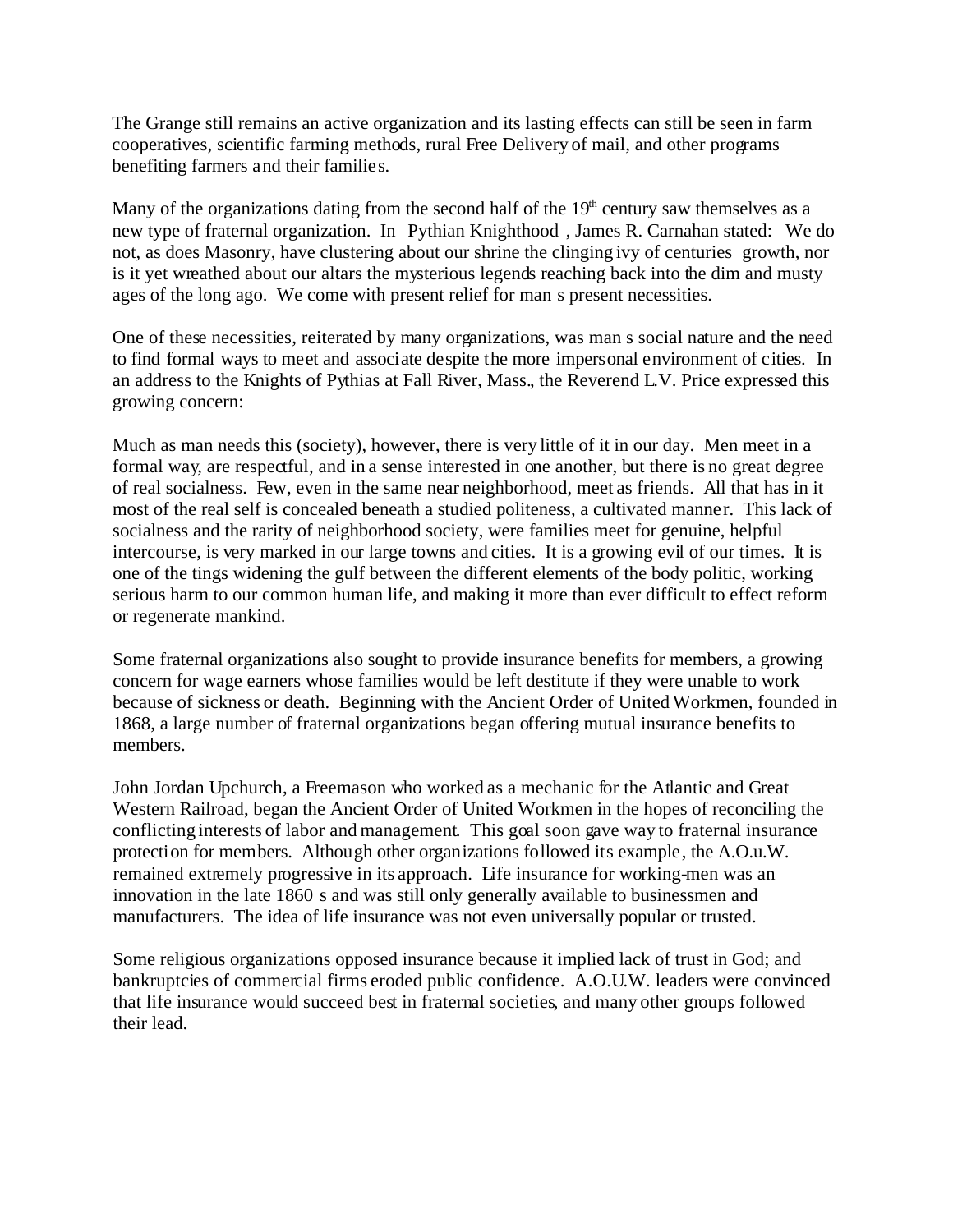While Freemasonry deliberately avoided any formal insurance program, other organizations made it a central part of membership. The Knights of Pythias introduced a fraternal insurance department in 1877 that later separated in 1930 to become an independent mutual life insurance company.

The Benevolent and Protective Order of Elks originally began as a group of actors in New York City who met for lunch and refreshments, calling themselves the Jolly Corks. They soon organized as a secret, social and benevolent fraternity, adopting the elk as a distinctly American symbol and broadening the membership beyond entertainers. The Elks incorporated many Masonic influences, and eventually instituted benefit programs to spread the antlers of protection to its members.

Joseph Cullen root, a physician in Lyons, Iowa, was inspired by a Sunday sermon describing the pioneer woodmen clearing the forest to provide for their families to organize a fraternal assessment society that would clear away problems of financial security for members families. In 1883 he organized the Modem Woodmen of America with ritual and symbols mixing Roman dignity and forest freedom. When the society was founded, it barred prospective members in hazardous occupations such as firemen, balloonists, bartenders, and baseball players.

A few years after founding the Modern Woodmen, Root was expelled in a feud between himself and the head physician. He proceeded to found another organization, which he called the Woodmen of the World. A member of several fraternal organizations, Root designed rituals with a distinctly Masonic tone. The emblem of the society is a sawed-off tree stump and its motto is The Family, Fraternity, Protection, Service.

The Loyal Order of Moose was organized in Louisville, Ky., in 1888 by another physician. The organization did not prosper at first, but in 1906 under the direction of John Henry Wilson, a politician and labor activist, the group began to expand. In 1911 they decided to acquire property for a school. A dairy farm in Illinois was purchased and turned into Mooseheart, an incorporated village that houses the organization s headquarters and supports children who have lost one or both parents.

Even before the Civil War had ended, the growing problems of labor began to find expression in fraternal organizations. Railway workers were among the first to adopt this method of collective bargaining. The Brotherhood of Locomotive engineers was founded in 1863 by W.D. Robinson and others as a secret, fraternal, mutual benefit labor organization. The first goal of the Brotherhood of Locomotive Engineers was to act as an intermediary between railway companies and locomotive engineers, particularly on the issue of wages. Later a plan for the payment of death benefits was also adopted.

The organization became a model for a number of fraternal societies of railway employees founded from 1868 to the 1890 s. Among them was the Brotherhood of Railway Trainmen organized in 1883, which based its secret ceremonies on the work and duties of railway workers.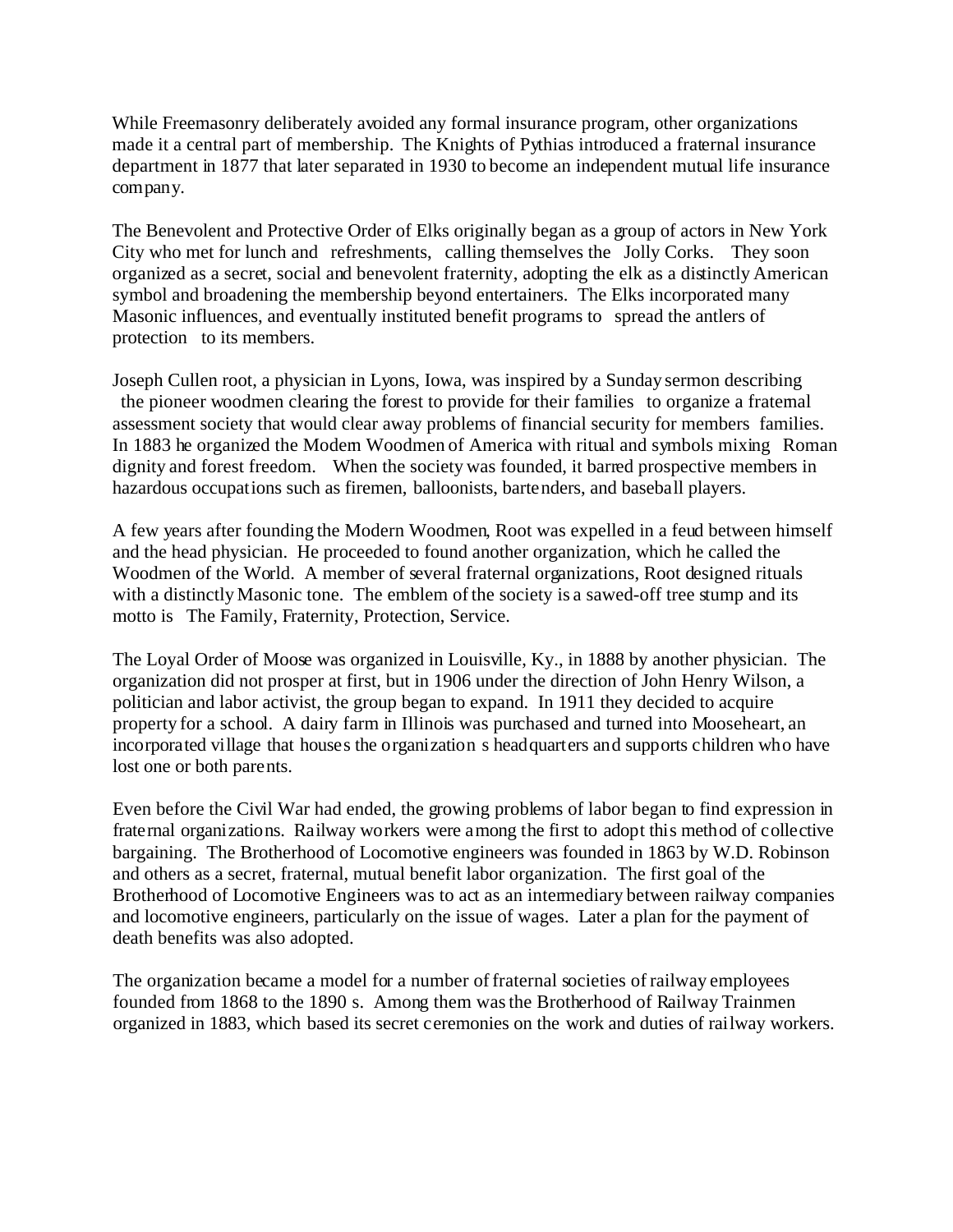The Order of Knights of Labor, founded by Uriah Stevens and other garment workers in Philadelphia in 1869, became the first mass organization representing the American working class. Stevens, a Freemason, included many features of Masonry in the ritual. Unlike the specific trade unions of the period, Stevens visualized an organization that would bring workers from all trades together in an effort to better their condition and reform the wage system.

The organization was able to attract large numbers of workers among Philadelphia artisans in the 1860 s, adding miners in the 1870 s and skilled urban tradesmen in the 1880 s. The Knights of Labor was also one of the few post-Civil War labor organizations that welcomed black members. Some locals were racially mixed, others maintained separate groups.

The statement in its Declaration of Principles that the alarming development and aggressiveness of great capitalists and corporations, unless checked, will inevitably lead to pauperization and hopeless degration (sic) of the toiling masses reflected the growing concern that skilled artisans would disappear in the face of industrialized factories using unskilled labor.

Many of the demands made by the Knights of Labor have been achieved. Among other things, they wanted the establishment of a Bureau of Labor Statistics; measures for health and safety of workers; recognition of trade unions; payment of workers in lawful money rather than credit; prohibition of child labor under 15 years of age; equal pay for equal work; and an eight-hour work day.

The Civil War had interrupted the nativist movement popularized by the Know-Nothing Party, but the stresses of large numbers of immigrants continued to intensify in the second half of the 19<sup>th</sup> century. Between 1880 and 1920, 40 million immigrants entered American society. Fraternal organizations helped to assimilate many of them by reinforcing democratic values and practices in rituals and by creating new social bonds in an otherwise alien environment. New fraternal organizations were established with the arrival of each new ethnic group.

In response to the large influx of working-class Jews from eastern Europe in the 1880 s and 1890 s, a concerned group met in 1894 to organize a fraternal benevolent society to help meet the needs of these new immigrants. The Workmen s Circle became a strong force in educating and assimilating Jewish Americans by providing insurance and English lessons.

In 1923, the organization offered 15 weeks of sick benefits at \$8 per week, and death insurance from \$100 to \$1,000. Special benefits were provided for members suffering from tuberculosis, including nine months of treatment at the order s sanatorium in Liberty, N.Y. The organization was a keen advocate of social legislation.

Union St. Jean Baptiste was formed in Woonsocket, R.I., in 1900 to unite in a common spirit of brotherhood persons of French origin living in the United States and to promote their collective individual welfare. Consisting of many French-Canadians, the organization offers insurance benefits and supports student aid, patriotic and cultural activities, and programs for the retarded.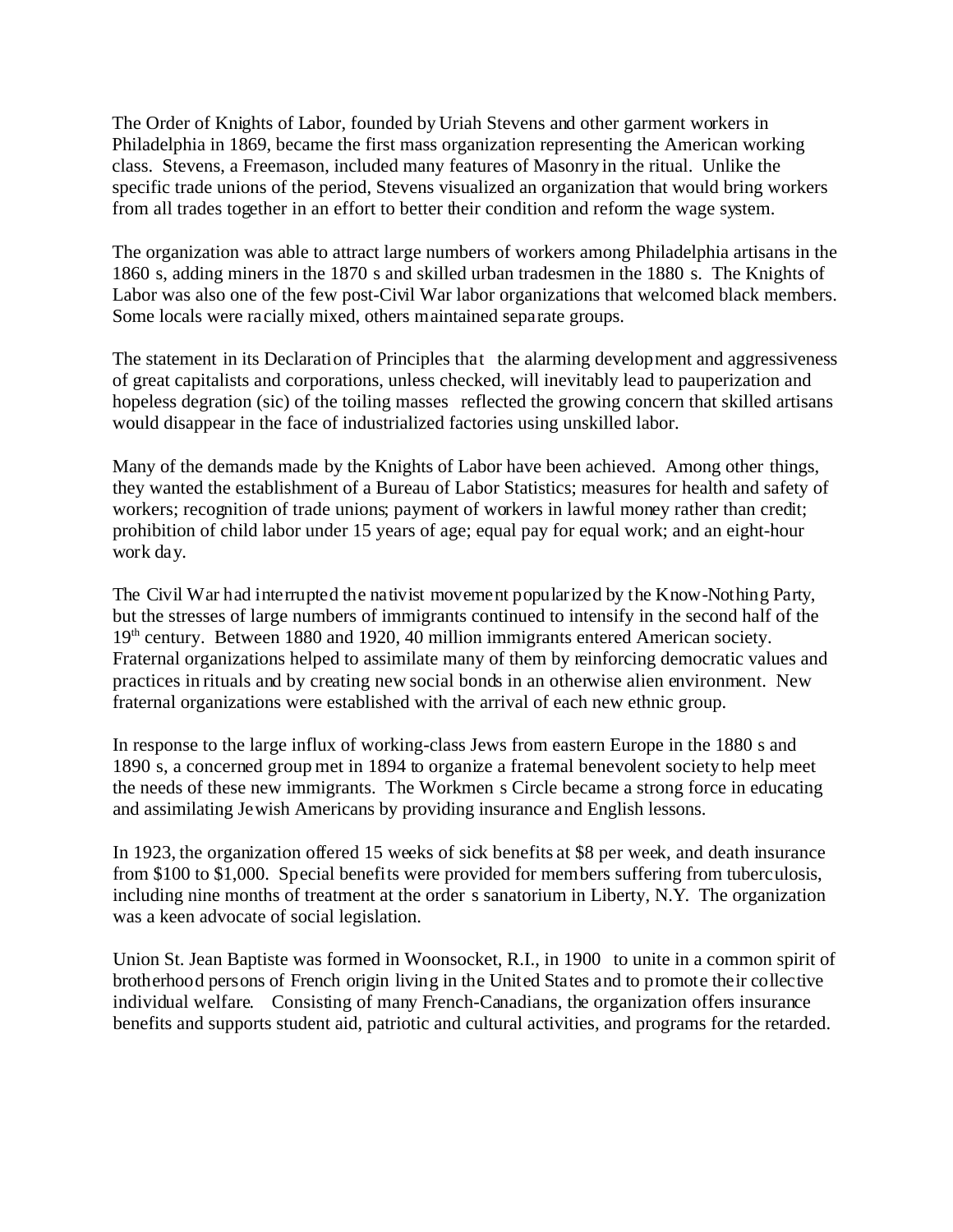Between 1900 and 1910, the number of Italians who emigrated to America jumped from 650,000 in the previous decade to more than 2 million. In this ten-year period, the Italian population in New York City more than doubled.

Most Italians did not come to America with a strong tradition of fraternal mutual benefit societies, although Freemasonry had been an important factor in Italian unification and nationalism. In Italy, families traditionally provided aid in time of distress. Transplanted to the United States, newly-arrived immigrants quickly adopted the American fraternal model.

Of the many small societies providing social activites and benefits, the Sons of Italy, founded in 1905, became the largest and most influential. By 1921, it already numbered 125,000 members nationally.

Fraternal societies have been an important force in Ukrainian-American life. In 1910 a group of men, concerned that Ukrainian immigrants found it difficult to obtain employment and could not afford good insurance, formed an association to provide financial protection and inexpensive death benefits. First organized as the Ruthenian National Union, it later changed its name to the Ukranian Workingmen s Association and admitted members without regard to religious or political affiliated. The organization is open to men and women of Ukrainian descent between the ages of 16 and 65.

The Knights of Columbus, organized in 1882, departed from a purely ethnic affiliation and offered Roman Catholic men of varying backgrounds an acceptable fraternal organization. American Catholics found themselves unable to participate in the many fraternal organizations that offered insurance benefits because the Church had condemned so-called secret societies. A New Haven, Conn., parish priest, Michael J. McGivney, organized the Knights of Columbus as an alternative to proscribed organizations. Closely paralleling the structure of other fraternal groups with ritual, degrees, and passwords, the motto of Charity, Unity, Fraternity and patriotism accurately reflects the order s goals to support the church, combat anti-Catholic prejudice, provide assimilation into American society, and finance benevolent projects and insurance programs. The choice of Christopher Columbus as the fraternity s symbol stresses the important role of patriotic Catholics in a New world democracy. It deliberately downplayed associations with Old World traditions decried by anti-Catholic nativists.

Growing ethnic and religious diversity in late  $19<sup>th</sup>$ -century America was accompanied by a resurgence of earlier nativist groups from the Know-Nothing period. A number of new patriotic organizations were founded in response to this new and even larger wave of immigrants.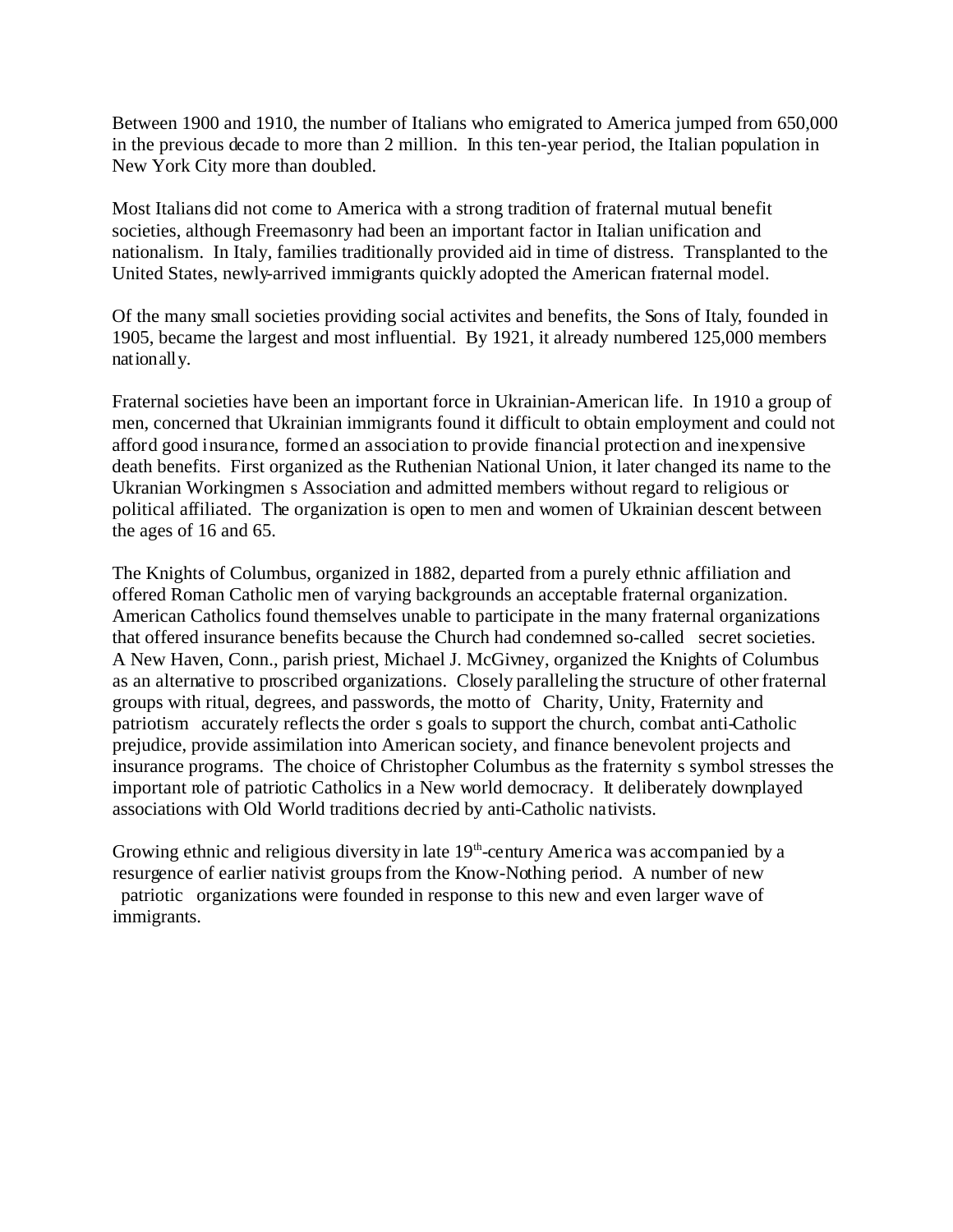One such group, founded in 1895 in Boston by members of the American Protective Association, was the Order of the Little Red Schoolhouse. It concentrated on a major concern of nativists: how to maintain the public school system against the growing influence of parochial education among Catholic immigrants. The order sought to inspire greater pride in America s public school system, which it saw as a major force in maintaining American values in the face of foreign influence due to large-scale immigration. Unlike other anti-immigration organizations, however, it was open to both citizens and non-citizens, regardless of religion or race. Members were required to take an oath of devotion to the United States, its flag, and its institutions.

Whether as agents of moral self-improvement, as vehicles for social reform in the labor movement, or as preservers of the status quo among nativist factions, fraternal organizations provided a model for cooperative action and mutual benefit. Burial expenses and benefits to widows and orphans offered economic security in the laissez-faire industrial era prior to social legislation. Self-improvement, stressed by many organizations, reinforced the social mobility in which Americans took pride. In 1904, Max Weber, a German sociologist, characterized fraternal organizations as typical vehicles of social ascent into the circle of the entrepreneurial middle class.

The enormous proliferation of fraternal organizations in the past has helped Americans confront ethnic and religious diversity, immigration, social reform, and the responsibilities of democracy. While membership in some organizations has fallen off since public programs replaced their mutual insurance benefits, other organizations continue to attract members with the appeal of community and shared fellowship. Some fraternal organizations founded in the  $19<sup>th</sup>$  century have substantially altered their purposes to adapt to changing needs and concerns.

Writing for a time capsule in 1880, John Lindsay Stevenson of Boston, a member of some 20 organizations himself, suggested that inasmuch as the days in the year, nor the hours in a day will not be changed during the intervening time, that comparison may be fairly instituted between the capacity of an average man of today (1880) and one of 1980 in the duties of a Secret Society Man, who all the time conducts his own business with success while attending calls on his time.

1999-12-01

<sup>=== ==== ==== ==== ==== ====</sup>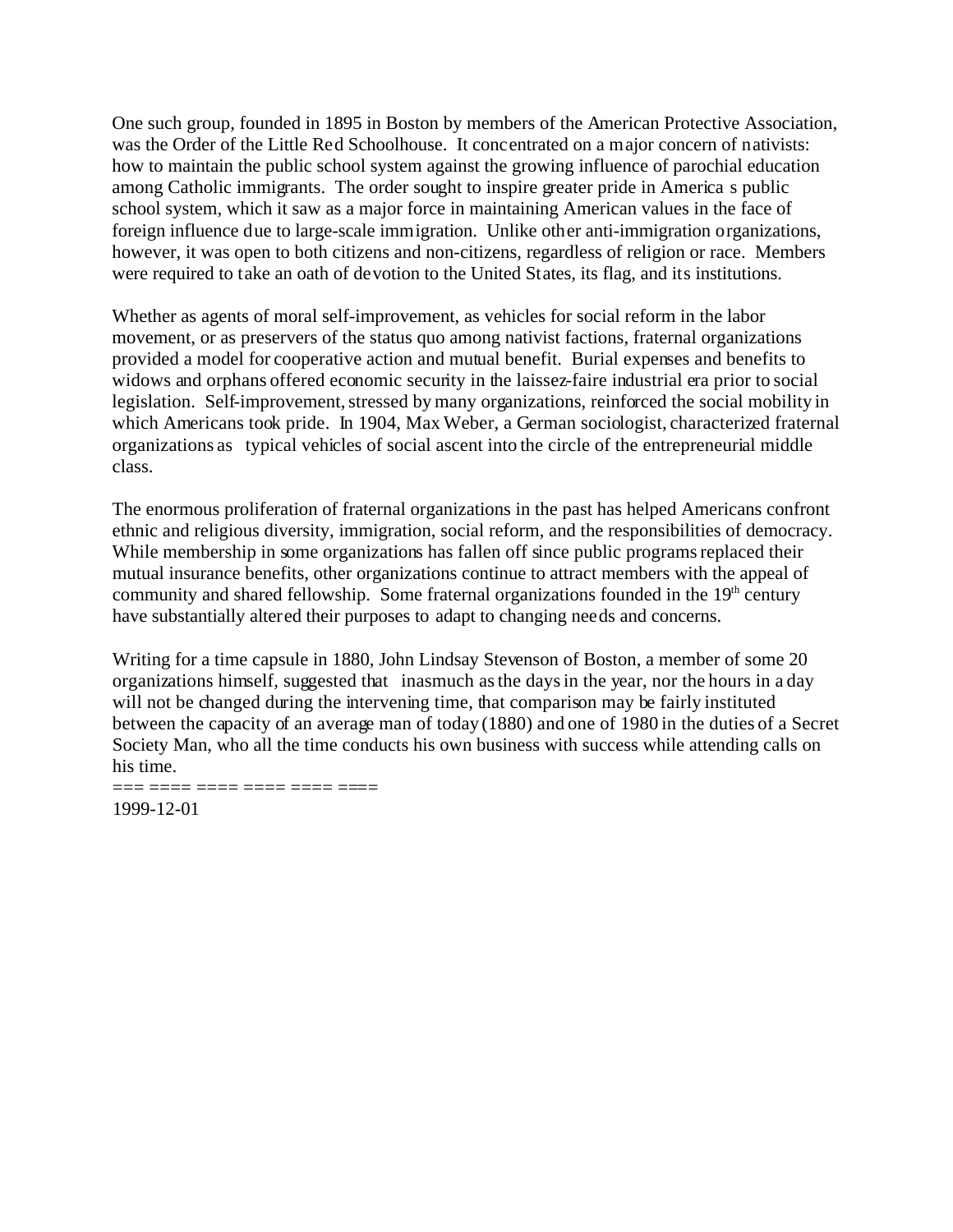